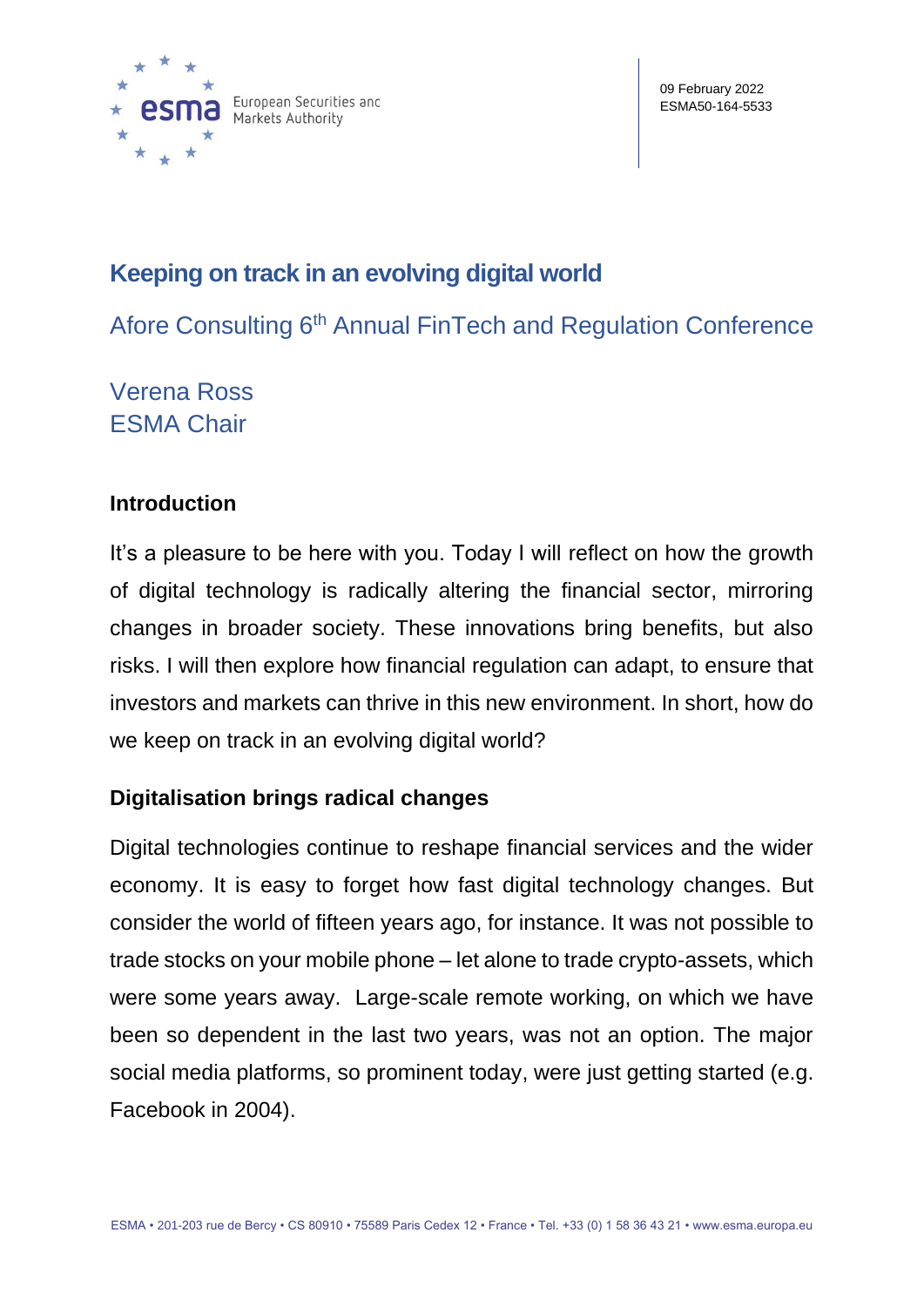

While the overall pace of technological change is rapid, the digital world does not always evolve uniformly. Some inventions of a new technology represent a step change and we can't imagine life without them. Others are popular for a short period, such as suddenly hyped apps, but then disappear.

As regulators the challenge is to be timely in considering the implications of new technology. We need to identify those innovations that are here to stay and will have a real impact on the markets and/or investors. Take for example the creation of blockchain just over a decade ago. There was a big question at the time how impactful this new technology would be. By now we know a bit more. Several tokenised securities have been successfully issued and transacted on blockchain.<sup>1</sup> Elsewhere in the value chain, market participants are experimenting with the technology to enhance post-trade processes.<sup>2</sup> And more recently we saw the growth of so-called stablecoins, designed to be used as a means of payment and a store of value. But the story is still unfolding. One of the most prominent stablecoin initiatives so far, the Facebook-led Diem project, was recently put to an end. Meanwhile, new applications of the technology are emerging, including Decentralised Finance or 'DeFI'. 3

<sup>1</sup> For example, in February 2021, Rabobank completed the first real-time commercial paper transactions using blockchain technology, following a successful two-year pilot in partnership with Commerzbank and Euroclear. In April 2021, the EIB launched a digital bond issuance on a blockchain platform, in collaboration with commercial banks. In September 2021, Société Générale-Forge completed a security finance transaction on a digital bond issued on blockchain.

<sup>&</sup>lt;sup>2</sup> For example, the HQLAx initiative from Deutsche Boerse and Clearstream aims to enhance collateral management for securities lending of high quality assets. The first live transactions went live in 2019.

<sup>&</sup>lt;sup>3</sup> DeFI aims to replicate certain functions of the traditional financial system in an open and decentralised way, using blockchain and smart contracts. The size of the DeFI market has increased from less than EUR 2bn in July 2020 to c. EUR 80bn as of end-January 2022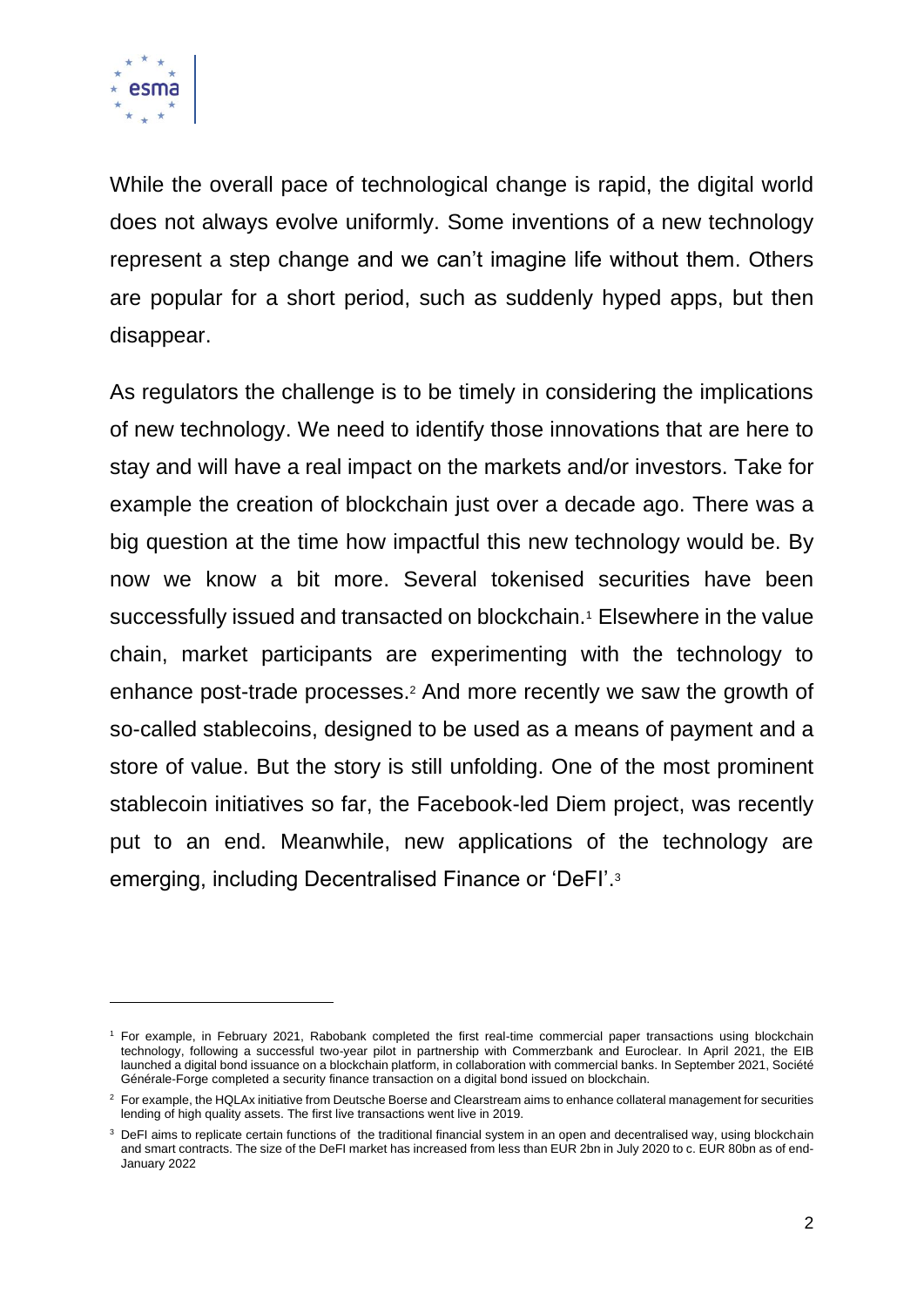

### **A world of new influences and expectations**

Firms develop technologies to cater to consumer preferences. At the same time, our preferences and expectations are shaped by technology. As we use digital tools in more and more situations, we expect greater convenience. Like food that is delivered at our door by Uber Eats or Deliveroo, we now have financial products and services at our fingertips on our smartphones, and the menu is expanding fast.

The pandemic has been a catalyst for changes across society. The working lives of many of us with (what used to be) 'office jobs' have moved online. As Covid gradually becomes endemic, we can expect a range of hybrid working environments to emerge. Remote interactions have become the norm in many situations, shifting our expectations.

In securities markets, the pandemic has spurred the growth of online brokers, who have seen a marked increase in new accounts and in their trading activity. This activity was driven by a spike in the overall savings rate when many people were looking for ways to fill their time during lockdowns. The convenience and user-friendly features of mobile trading platforms attract new investors. But features that 'gamify' the investing experience may lead some investors to trade excessively, or to take on too much risk.

Ideas and information spread in new ways in the age of social media. A year ago, we saw the rise of 'meme stocks', where participants in online communities started buying shares in companies such as the US-based retailer GameStop. Their motivations included the expectation of rapid returns, but also the prospect of punishing short-sellers. The concept of a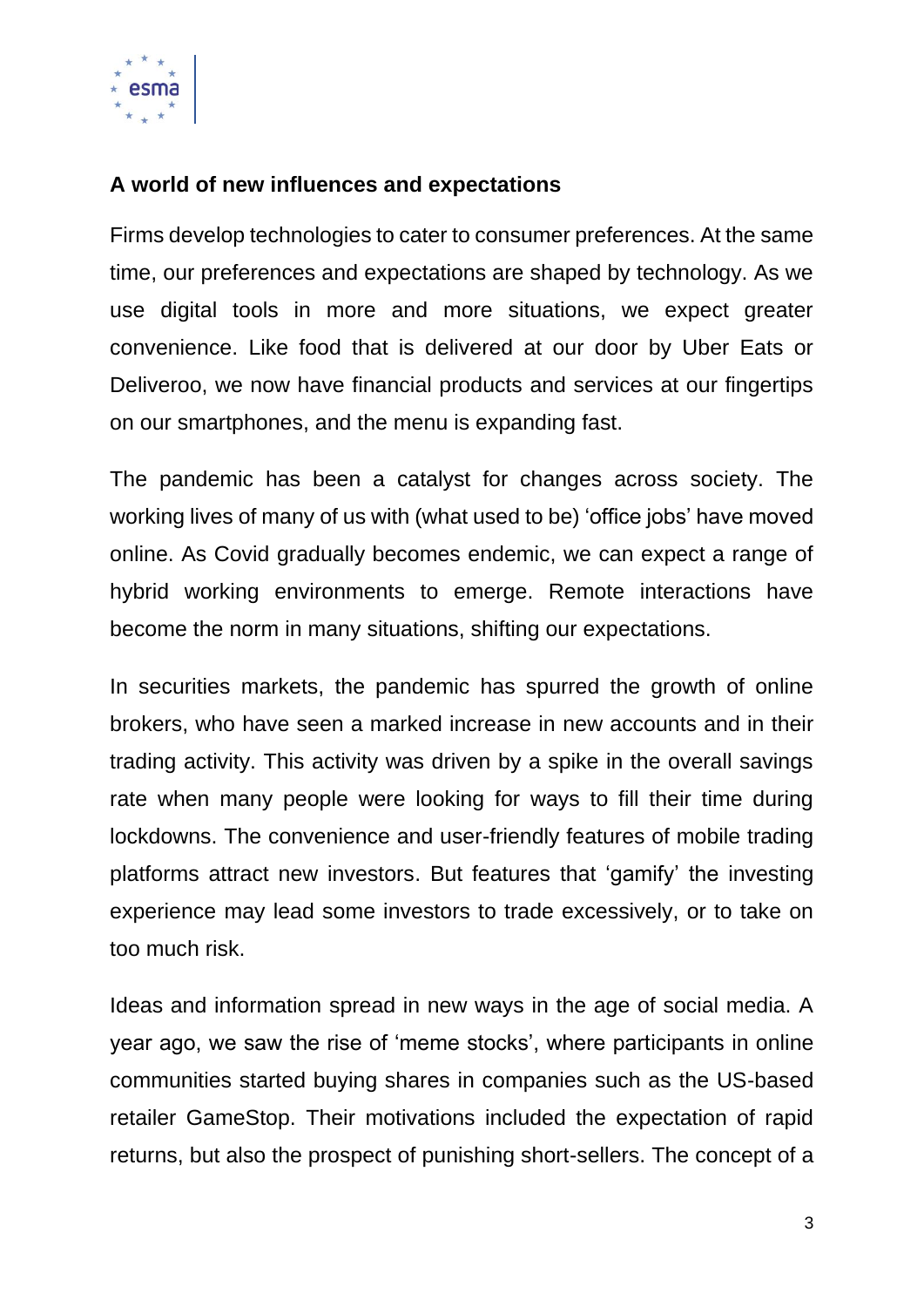

meme in fact comes from evolutionary theory.<sup>4</sup> In its original sense, it refers to a cultural practice – such as a language or a social norm – that is passed down the generations. In current usage, however, it means an idea spreading like wildfire on the internet. Such memes are not a reliable source of information for prospective investors.

Alongside this we have the rise of so-called financial influencers or "Finfluencers" on social networks. Such developments clearly bring risks to investors, a topic I will return to in more detail.

In short, consumers expect greater convenience and more choice. And increasingly, they receive ideas and information from social media. This is in great contrast to the pre-digital world, where 'gatekeepers' such as news outlets and official publications – or traditional advisers and brokers, in the financial sector – played a greater role.

If we can harness the benefits of digital technology, we may hope to see a more democratised, even more inclusive, financial sector. But there are serious risks that investors will be subject to misinformation, and that the lines between regulated and unregulated products become blurred.

### **A new digital marketplace in finance**

Financial firms are capitalising on – and contributing to – these trends, with new business models and tools.

Their common currency is data. We create data every time we talk on the phone, send a text, tweet or email, use Facebook, watch a video, withdraw

<sup>4</sup> Dawkins, R. (1989): *The Selfish Gene*. Oxford University Press.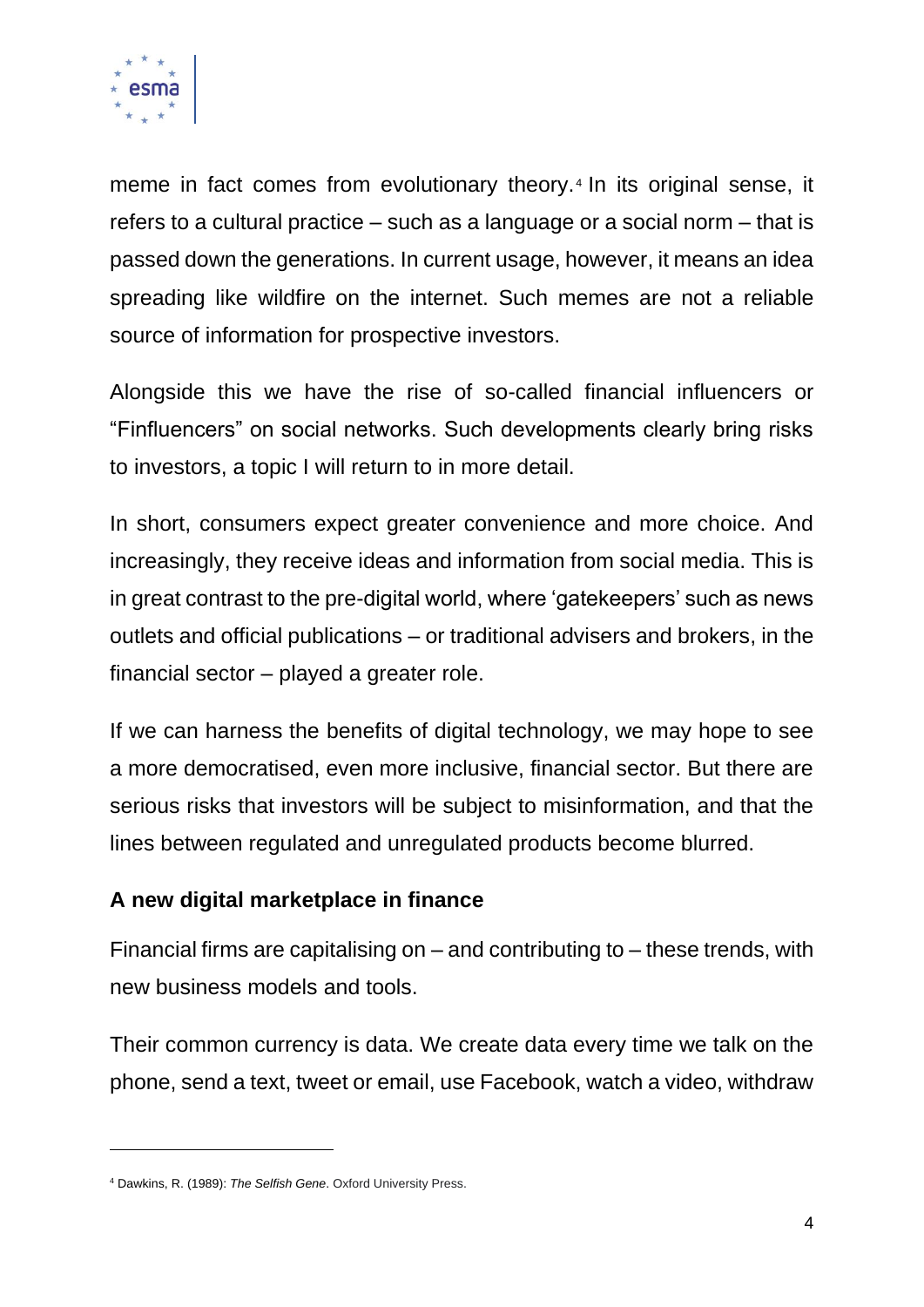

money from an ATM, use a credit card, or even walk past a security camera. New data-centric business models are emerging in response. Traditional financial firms increasingly rely on third-party services, including from the technology giants. Elsewhere in the value chain, FinTechs enter the market offering specialist services – such as Know Your Customer checks or reporting tools. Digital platforms are serving as new venues for financial (and non-financial) products or services.

Some BigTechs already provide payment services. And we can expect them to play an increasing role in the wider financial sector, given their competitive advantages. They have vast datasets from their consumer networks which they can analyse with advanced tools. In keeping with my theme of evolution, this is known as the 'DNA loop', where DNA stands for 'Data-Network-Activities'. Put simply, consumer data strengthens network effects, in turn generating more consumer activity and yet more data.

The entry of FinTech and BigTech firms – bringing with them a growing range of specialist services and data-based tools – increases fragmentation and complexity of the financial services value chain. Supervisors need a clear view of the roles played by these new market entrants and the dependencies between them. Equally, we need to understand their data-focused business culture and reflect on the opportunities and risks it presents for consumers and investors.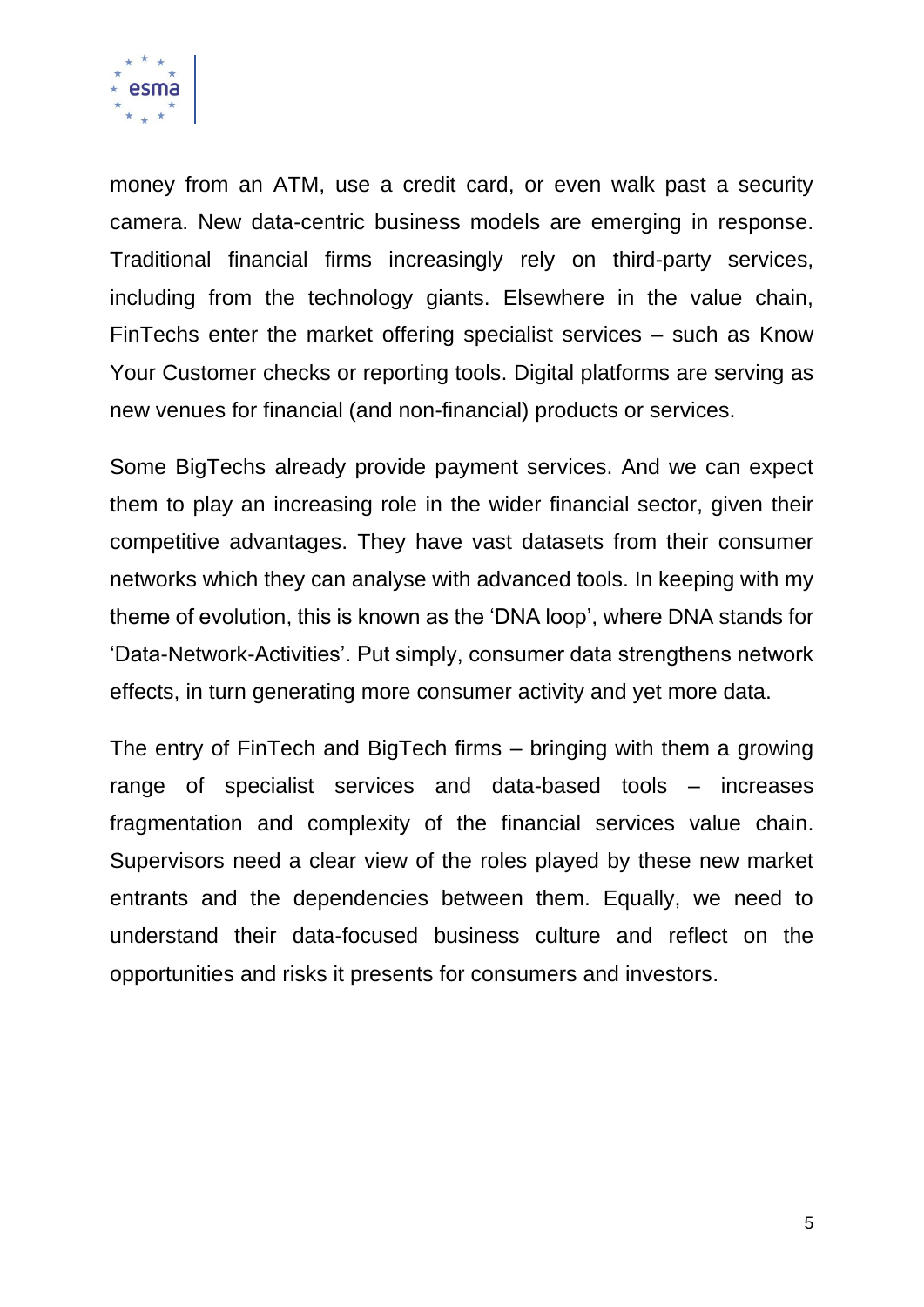

# **Opportunities**

Digitalisation, then, is radically changing consumers' preferences, the information they receive. Digitalisation is also radically altering the profile of the firms offering financial services to consumers. In doing so, digitalisation creates new opportunities. Consumers can receive seamless, 'real-time' 24/7 access to financial products and services, across borders, and without the need for physical presence. They can compare a wide range of choices at the touch of a button. Some digital platforms bring together financial and non-financial products, acting as a 'one stop shop' for consumers. In short, digital services can bring greater convenience. This may help boost financial inclusion, at least among those consumers comfortable using new technology.

Digital innovation also provides opportunities for firms. It helps them develop and distribute their products and services to a wider consumer base. In reducing the need for established branch networks, it reduces barriers to entry and time to market for new products. Online services may have lower fixed costs. And depending on the situation, third-party digital infrastructure may be cheaper and less risky than developing and putting in place systems for a new product in-house.

The data-centric business models I mentioned bring opportunities too. Using data in sophisticated ways help firms to understand consumer demand. This knowledge facilitates the personalised financial products and services that consumers increasingly expect.

More broadly, technology-driven changes to market structure may create efficiencies. Business partnerships between incumbents and FinTechs or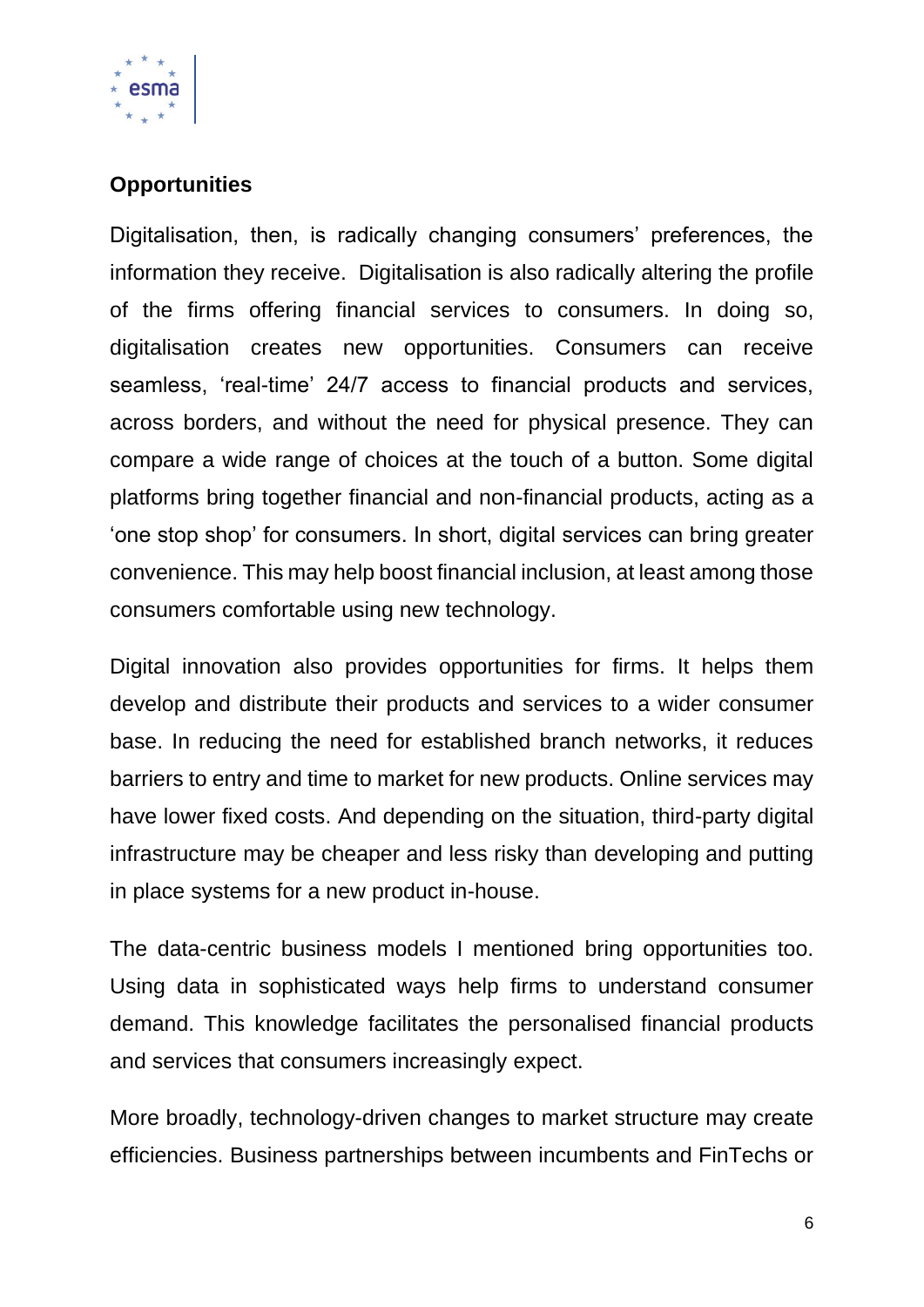

BigTechs can streamline internal processes, enhance fraud detection and support risk management.

#### **Risks**

However, the evolving digital world inevitably also brings risks. In the financial sector, we as regulators and supervisors face some major challenges.

With digitalisation, financial firms increasingly rely on third-party providers. Some third-party providers are not easily substitutable and may have the bargaining power to impose terms and conditions. Some may provide technology and other services – including data analytics and advertising – at such a scale that they become systemically important.

The new players in the financial markets are creating a new landscape, in places more fragmented and complicated. Existing reporting and supervisory frameworks may contain blind spots, especially if financial firms and technology companies interact in complex ways, as illustrated by the Wirecard case.

Importantly, the evolving digital world also brings risks to individual consumers. New digital distribution channels, offering instant trading, coupled with sometimes aggressive marketing techniques and gamified services, are providing a very different environment to traditional investing. Consumers increasingly have easy access to complex and highly risky products, such as crypto-assets and Contracts for Differences (known as CFDs), or even CFDs on cryptos. And this new environment may exacerbate the behavioural biases which we are all subject to. Social media information overload and gamification of financial decisions may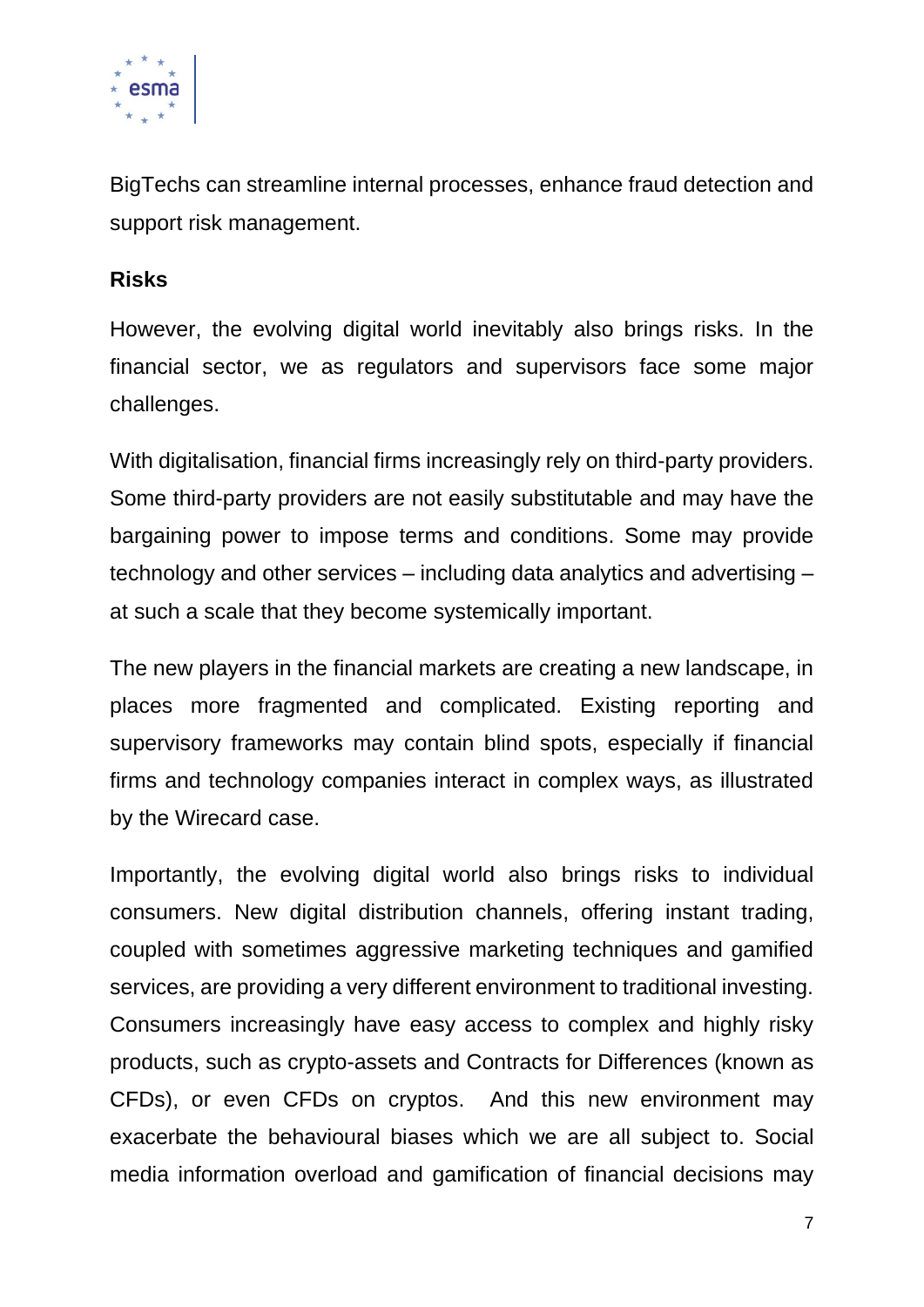

prevent consumers from making well-informed decisions - putting them at risk.

# **ESMA's response**

Investors need to tread carefully in this environment, and we as regulators and supervisors need to provide them with stable ground on which to stand. As digital technology evolves, we must continually assess the effectiveness of our rules and the way we supervise and enforce them. Ultimately, we need to adapt to a changing environment to protect investors and support thriving EU capital markets for the good of our economy and the EU citizens.

We want to make sure that investors are empowered to make informed choices and have access to innovations that bring them tangible benefits. That said, where we identify new risks that are not addressed within the current regulatory and supervisory framework, we (ESMA and national authorities) will need to take firm action.

Let me illustrate this through two examples: our digital finance advice, and our public communications on crypto-assets.

# *1) Digital finance*

Two days ago, the ESAs published their joint response to the Commission's request for technical advice on digital finance and related issues.<sup>5</sup> Our report includes ten recommendations for actions to ensure the EU regulatory and supervisory framework remains fit for the digital

<sup>&</sup>lt;sup>5</sup> [The joint ESA report in response to the European Commission's call for advice on digital finance and related issues](https://www.esma.europa.eu/press-news/esma-news/esas-recommend-actions-ensure-eu%E2%80%99s-regulatory-and-supervisory-framework-remains) was published on 7 February 2022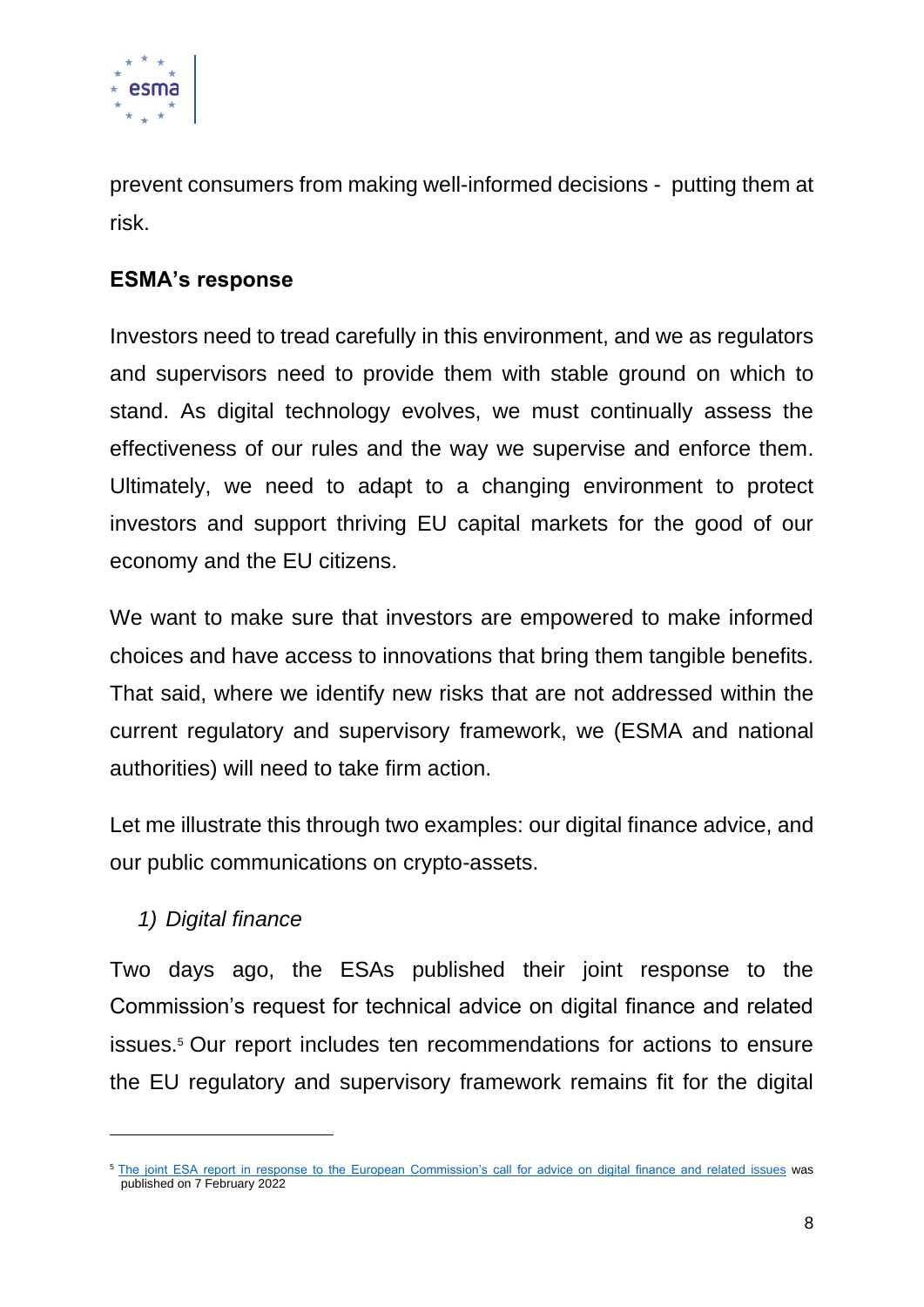

age. In summary, these recommendations relate to having adequate supervisory oversight over the entire financial value chain, enhancing consumer protection in a digital context and ensuring a level playing field between incumbent financial firms and groups combining financial and non-financial activities.

My counterparts at EIOPA and EBA have already outlined important aspects of this work. So I will focus my remarks on a key topic that ESMA has particularly focused on, and which I have already mentioned: the rise of Finfluencers.

Finfluencers are individuals who leverage social media to provide their followers with information and recommendations on a variety of financial products. Their followers discuss and exchange information about many topics related to investing. While most Finfluencers are themselves retail investors, some are financial services professionals. Platforms such as YouTube, Instagram and TikTok, provide access to a wide audience, especially among the young. For example, on the TikTok app, the investing-related hashtag #StockTok has gained popularity through the pandemic. This certainly makes a change from the dance videos and mouth-watering recipes often seen on the app. Data show that the hashtag has been viewed more than a billion times.<sup>6</sup>

This is just one example of a general trend, as tech-savvy retail investors turn to social media to inform their financial decision-making. They seek information from "like-minded" peers, rather than from traditional financial

<sup>&</sup>lt;sup>6</sup> The Guardian, 10 July 2021, [FinTok: how TikTok is helping young people use cash wisely](https://www.theguardian.com/money/2021/jul/10/fintok-how-tiktok-is-helping-young-people-use-cash-wisely)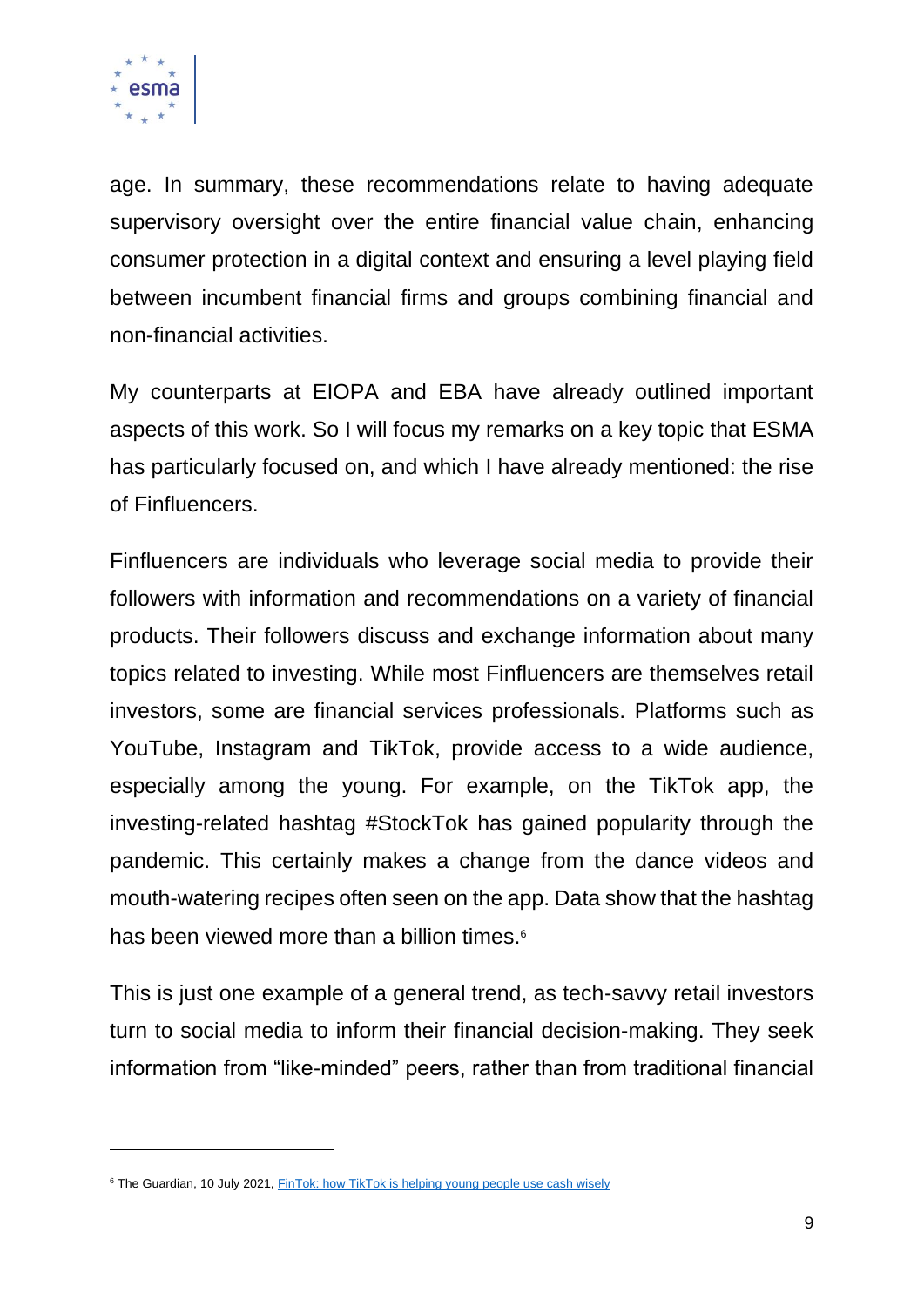

advisors.<sup>7</sup> 'Social trading' and 'copy trading', where you can automatically copy trades executed by someone else, are growing in popularity.<sup>8</sup>

In a sense, these developments are democratising the financial sphere. People are free to choose and to discuss their investments. They now have greater means than ever before to do so. But just as democratic institutions can be undermined by the spread of misinformation, unchecked rumours and bad advice can undermine investor confidence and ultimately orderly markets.

It is vital that we as public authorities, acting in the interest of (particularly retail) investors and of orderly and stable markets, retain our own influence over financial markets. We need to ensure our collective voice remains loud and clear despite the noise.

A year ago, the GameStop episode illustrated how social media may lead to herding and increased risk-taking among retail investors. <sup>9</sup> They were not always able to identify and separate misleading and harmful information from real facts and proper advice. In this context, ESMA published a statement, clarifying the applicability of market abuse rules when investment recommendations are provided on social media.<sup>10</sup> The statement recalls that investment recommendations must be done in a specific and transparent way so that investors, before making a decision, can know and assess the credibility of the recommendation – and how objective it is.

<sup>7</sup> CNBC/Momentive (2021), ["CNBC/Momentive Poll: "Invest in You" August 2021](https://www.surveymonkey.com/curiosity/cnbc-invest-in-you-august-2021/)

<sup>&</sup>lt;sup>8</sup> See for example **eToro** as Europe's most popular social trading platform

<sup>&</sup>lt;sup>9</sup> Financial Times (2021)[, How herd behaviour drives action on r/WallStreetBets,](https://www.ft.com/content/971df303-726a-4bdf-93eb-9a9e848f7109) 10 February

<sup>10</sup> ESMA (2021), [Statement on Investment Recommendations on Social Media,](https://www.esma.europa.eu/sites/default/files/library/esma70-154-2780_esmas_statement_on_investment_recommendations_on_social_media.pdf) ESMA70-154-2780, 28 October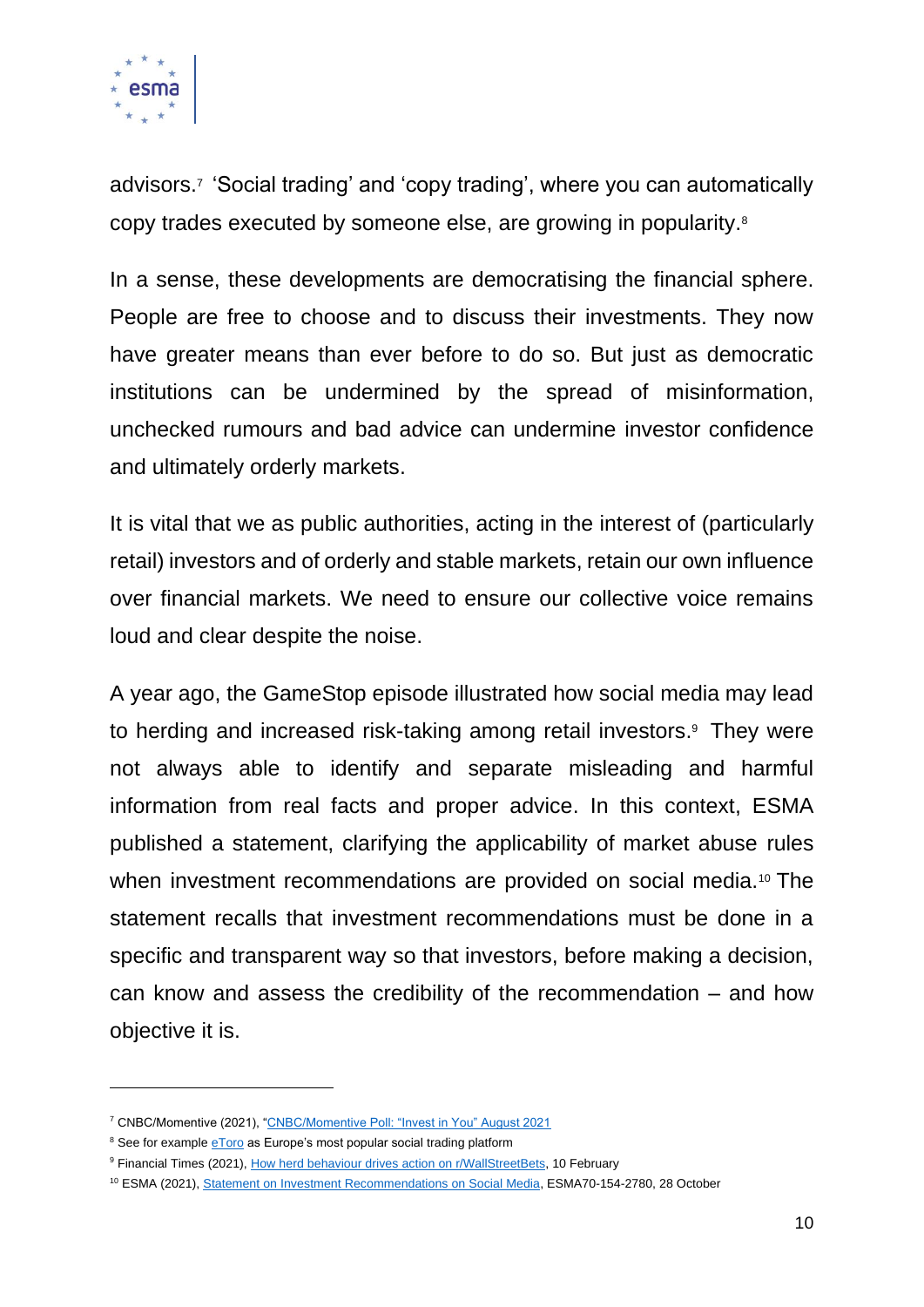

But I know that this fast-moving phenomenon requires active monitoring. As ESMA we are committed, together with the national supervisors and the other EU authorities to continue our focus on this area. And we will continue to adapt our communications to aim to reach consumers who seek information from social media.

### *2) Crypto-assets*

I now move to a second, related topic on which ESMA is focused – the ongoing speculation around certain crypto-assets. Total market capitalisation of crypto-assets has increased eightfold over the last two years to around EUR 1.5tn now, though around EUR 1tn below its peak in November 2021. This suggests that crypto-assets are gaining mainstream acceptability. According to recent research, 6% of Slovakians<sup>11</sup> and 8% of Dutch<sup>12</sup> people own crypto-assets.

Most of these assets are not backed by any tangible value and their price is highly volatile. Also, the majority operate outside of the EU regulated space, meaning that consumers do not have rights or protections if things go wrong. Many scams and fraudulent activities have already been reported.

Yet we see growing investor interest in crypto-assets. Large-scale marketing campaigns in our streets and public media aim to legitimise those assets and boost confidence in them among the public. Perhaps you have seen in your home country adverts similar to a recent, infamous poster on the London tube. It says – with questionable logic – "*if you are* 

<sup>11</sup> Source: Bank of Slovakia, survey conducted among a representative sample of 1010 respondents in December 2021

<sup>&</sup>lt;sup>12</sup> Source: AFM, Q3 2021 research among 33,900 respondents shows that 1 in 12 Dutch people own cryptos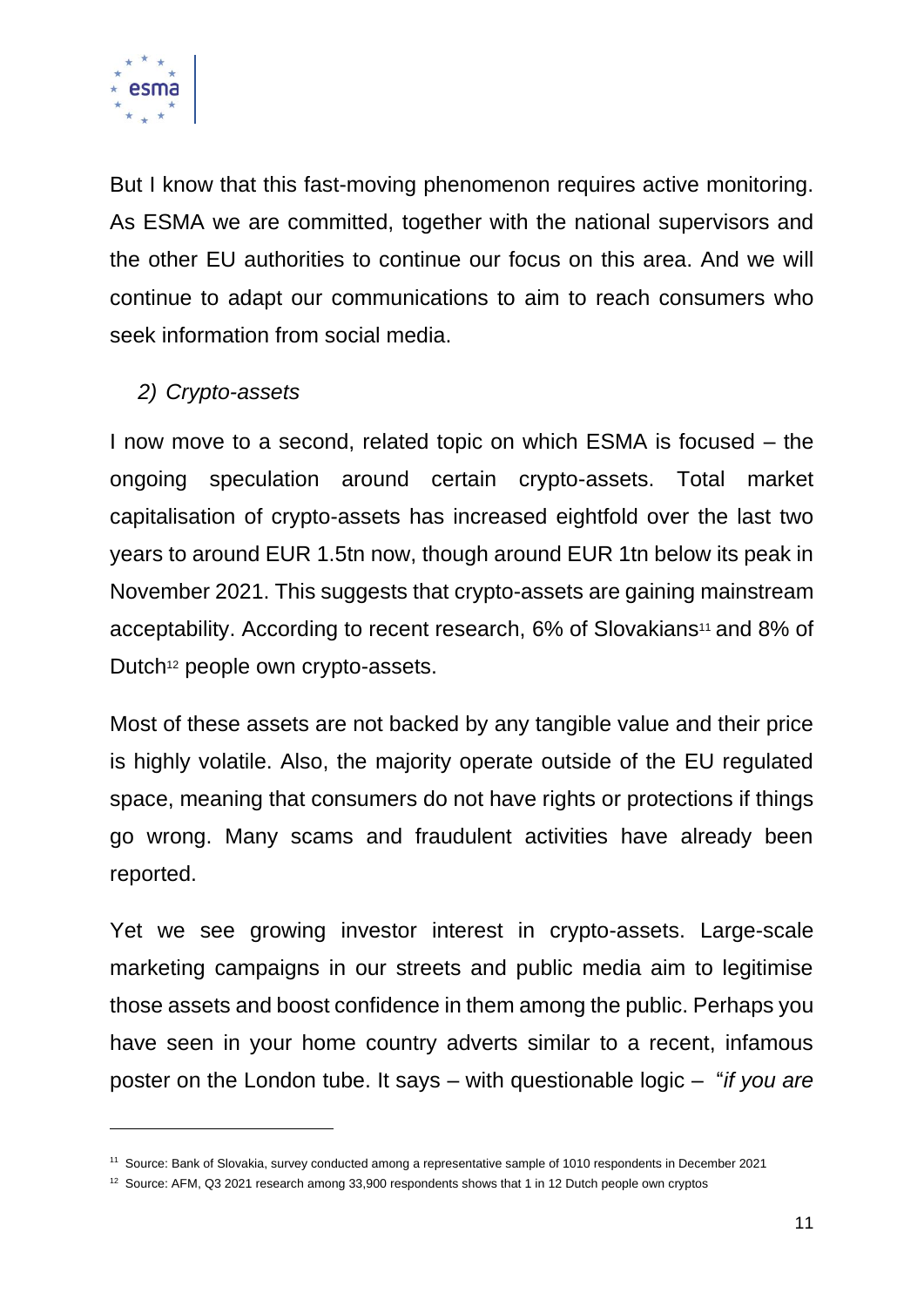

*seeing Bitcoin on the Underground, it's time to buy*". A flurry of celebrities and so-called crypto-influencers are promoting these assets, including on YouTube channels. Some have tens of thousands of followers.

At the same time, even more complex products are being developed, including some leveraging on DeFI protocols. Some are marketed with promises that seem too good to be true, and probably are, such as returns above 10% per annum.

As you may recall, the three ESAs issued a first EU level Warning<sup>13</sup> on crypto-assets in February 2018 and reminded<sup>14</sup> consumers of the high risks of these assets in March 2021. But we remain highly concerned about severe risks to consumers here. Some are buying these assets with unrealistic expectations of price growth, and without realising the high risks involved.

At the same time, we see the consumer detriment that is being caused by scams and frauds in the crypto space. The current EU regulatory framework is not capturing most crypto assets and thus investors are not protected. You might say that if they want to speculate and lose money, that is their own problem. But I believe that for many of us, it can be hard to tell the difference between a regulated financial instrument and an unregulated one, particularly if they are made available side by side in a trading app on a smart phone. In addition, much of the aggressive marketing and exciting promises hide the fact that the firms that investors sign up to are not regulated and thus investors have no protection when

<sup>&</sup>lt;sup>13</sup> ESAs (2018)[, ESAs warn consumers of risks in buying virtual currencies,](https://www.esma.europa.eu/press-news/esma-news/esas-warn-consumers-risks-in-buying-virtual-currencies) 12 February

<sup>&</sup>lt;sup>14</sup> ESMA (2021), **ESMA** sees high risks for investors in non-regulated crypto-assets, 17 March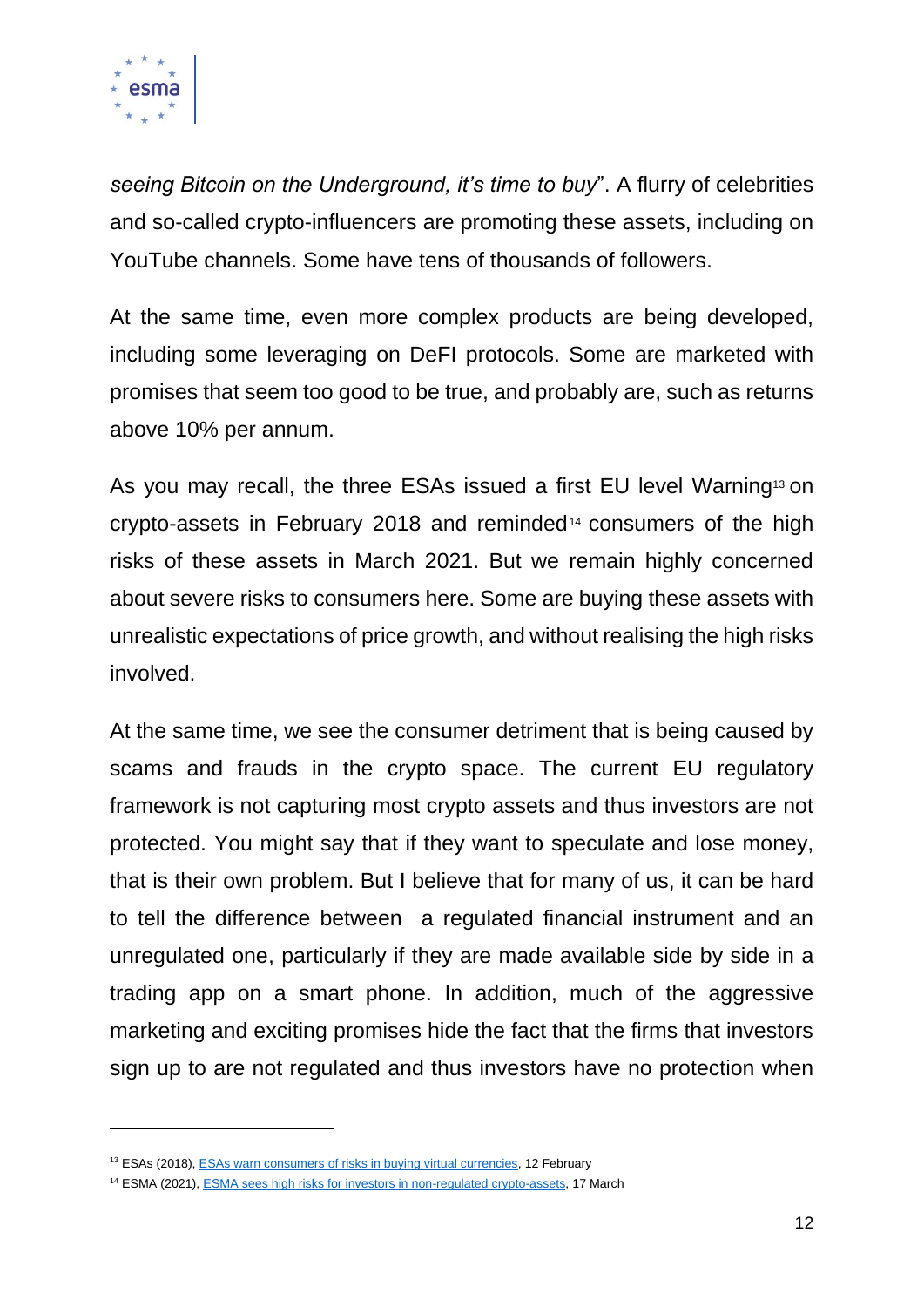

something goes wrong. Digitalisation has made it easier to get in touch with and attract retail investors also cross-border, and often from outside the EU. This is the new world that we live in and therefore as regulators and supervisors we need to adjust to it.

We, at ESMA, would like to see as soon as possible the right EU regulatory framework come into being, through the finalisation of the legislative process around MiCA (the Markets in Crypto-Assets regulation). So far, only some national supervisors can rely on a domestic legislative regime for crypto assets, but most cannot. This does not offer the common EU approach to the risks that we see at the moment. Until MiCA is agreed and in force, we are working actively with the national supervisors to ensure information exchange about scamps and frauds, learning from each other's experiences when it comes to authorising and supervising new crypto asset products and services and finding common ways to address the risks across the EU.

### **Conclusion**

To conclude, digitalisation is bringing profound changes across the economy, and the financial sector is no exception. It creates new linkages and dependencies, as incumbent firms partner with technology companies, and social media affects the way potential investors receive and spread information.

Opportunities from digital services include greater efficiencies and convenience. But as I have highlighted, there are considerable risks, especially to retail investors. At ESMA will continue to monitor